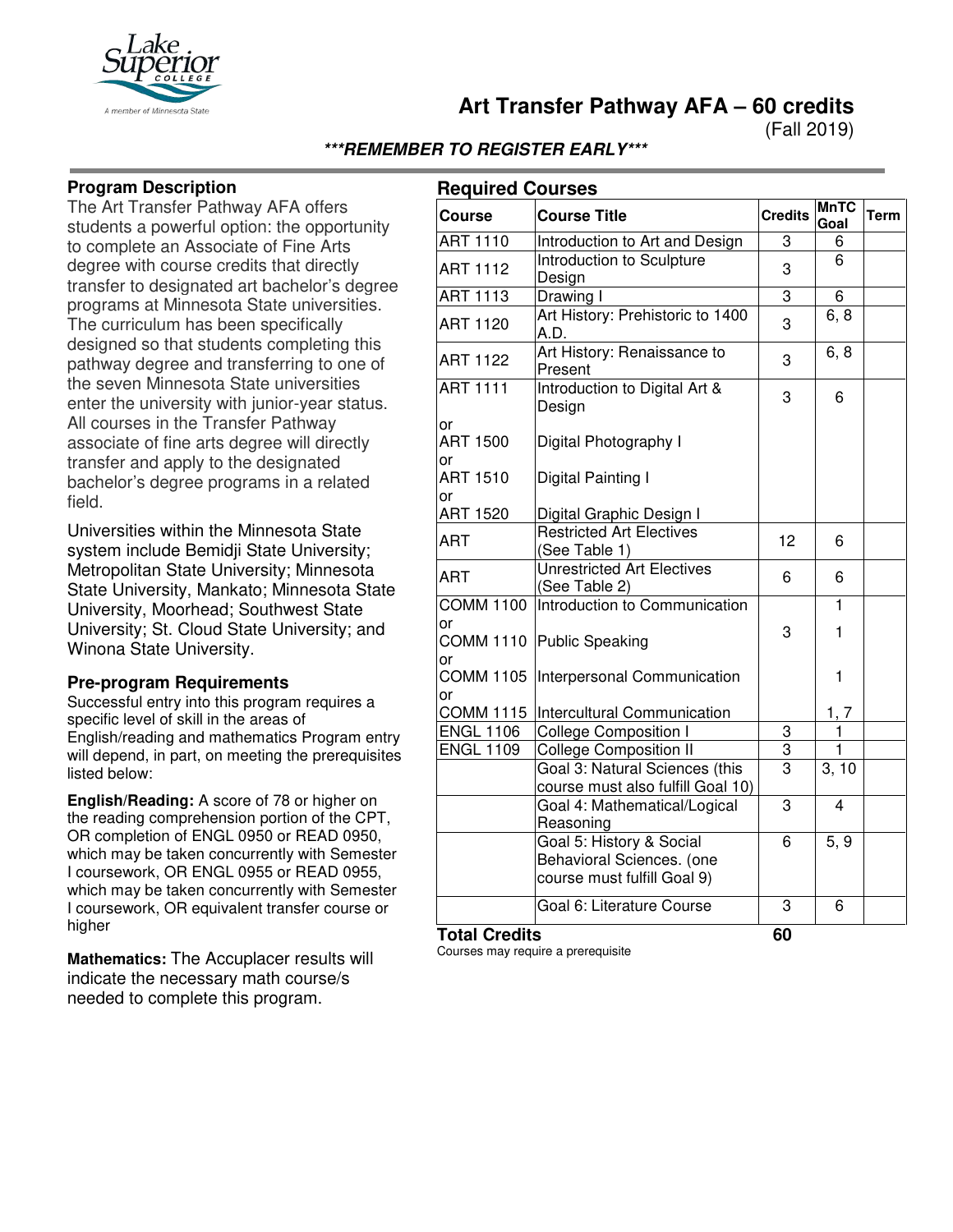

# **Art Transfer Pathway AFA – 60 credits**

(Fall 2019)

### **\*\*\*REMEMBER TO REGISTER EARLY\*\*\***

### **Table 1**:

Restricted Art Electives - 12 minimum credits required. Select a minimum of 4 courses from below.

Student must select a minimum of one 2 dimensional course and a minimum of one 3 dimensional course.

| <b>Course</b>   | <b>Course Title</b>      | <b>Credits</b> |
|-----------------|--------------------------|----------------|
|                 | 2-Dimensional Art        |                |
| <b>ART 1168</b> | Painting I               | 3              |
| <b>ART 1500</b> | Digital Photography I    | 3              |
| <b>ART 1520</b> | Digital Graphic Design I | 3              |
| <b>ART 2113</b> | Drawing II               | 3              |
|                 | <b>3-Dimensional Art</b> |                |
| <b>ART 1138</b> | Ceramics I               | 3              |
| <b>ART 2100</b> | Sculpture                | 3              |

#### **Table 2:**

Unrestricted Art Electives: Choose a minimum of 6 additional credits of studio art courses**.**

| <b>Course</b>   | <b>Course Title</b>           | <b>Credits</b> |
|-----------------|-------------------------------|----------------|
| <b>ART 1111</b> | Intro to Digital Art & Design | 3              |
| ART 1125        | Watercolor                    | 3              |
| ART 1160        | Painting I                    | 3              |
| ART 1162        | Introduction to Fused Glass   | 3              |
| ART 1165        | Metal Art Jewelry I           | 3              |
| ART 1138        | Ceramics I                    | 3              |
| ART 1500        | Digital Photography I         | 3              |
| ART 1510        | Digital Painting I            | 3              |
| <b>ART 1520</b> | Digital Graphic Design        | 3              |
| ART 2100        | Sculpture I                   | 3              |
| ART 2102        | Sculpture II                  | 3              |
| ART 2112        | Watercolor II                 | 3              |
| ART 2113        | Drawing II                    | 3              |
| ART 2139        | Ceramics II                   | 3              |
| ART 2140        | Ceramics III                  | 3              |
| ART 2165        | Metal Art/Jewelry II          | 3              |
| ART 2168        | Painting II                   | 3              |
| <b>ART 2500</b> | Digital Photography II        | 3              |
| ART 2510        | Digital Painting II           | 3              |
| <b>ART 2521</b> | Digital Graphic Design II     | 3              |

## **Program Outcomes**

Upon graduation, students will be able to

- 1. Create, perceive, and respond to art utilizing a critical foundation of art knowledge and skills.
- 2. Demonstrate advanced techniques of personal expression and the ability to think more critically and creatively.
- 3. Address concrete and abstract ideas with creative problem-solving skills.
- 4. Demonstrate a balanced exposure of art which includes studio courses in 2-D and 3-D mediums.
- 5. Demonstrate an understanding of art in a historical context.
- 6. Demonstrate a critical foundation of knowledge that broadens the individuals' definition of art.

A student completing Lake Superior College's Art Transfer Pathway AFA and transferring into a designated bachelor's program in art at a Minnesota State university will have junior standing and may complete the bachelor's degree within an additional 60 credits. You will be able to transfer to the following designated majors at Minnesota State universities:

| Bemidji State University:             |                                    |
|---------------------------------------|------------------------------------|
| Metropolitan State University:        | Studio Arts, BA                    |
| Minnesota State University, Mankato:  | Art, BA: Art BFA                   |
| Minnesota State University, Moorhead: | Art, BA                            |
| Southwest Minnesota State University: | Art: Studio Emphasis, BA           |
| St. Cloud State University:           | Art, BFA; Art (AFA Completer), BFA |
| Winona State University:              |                                    |